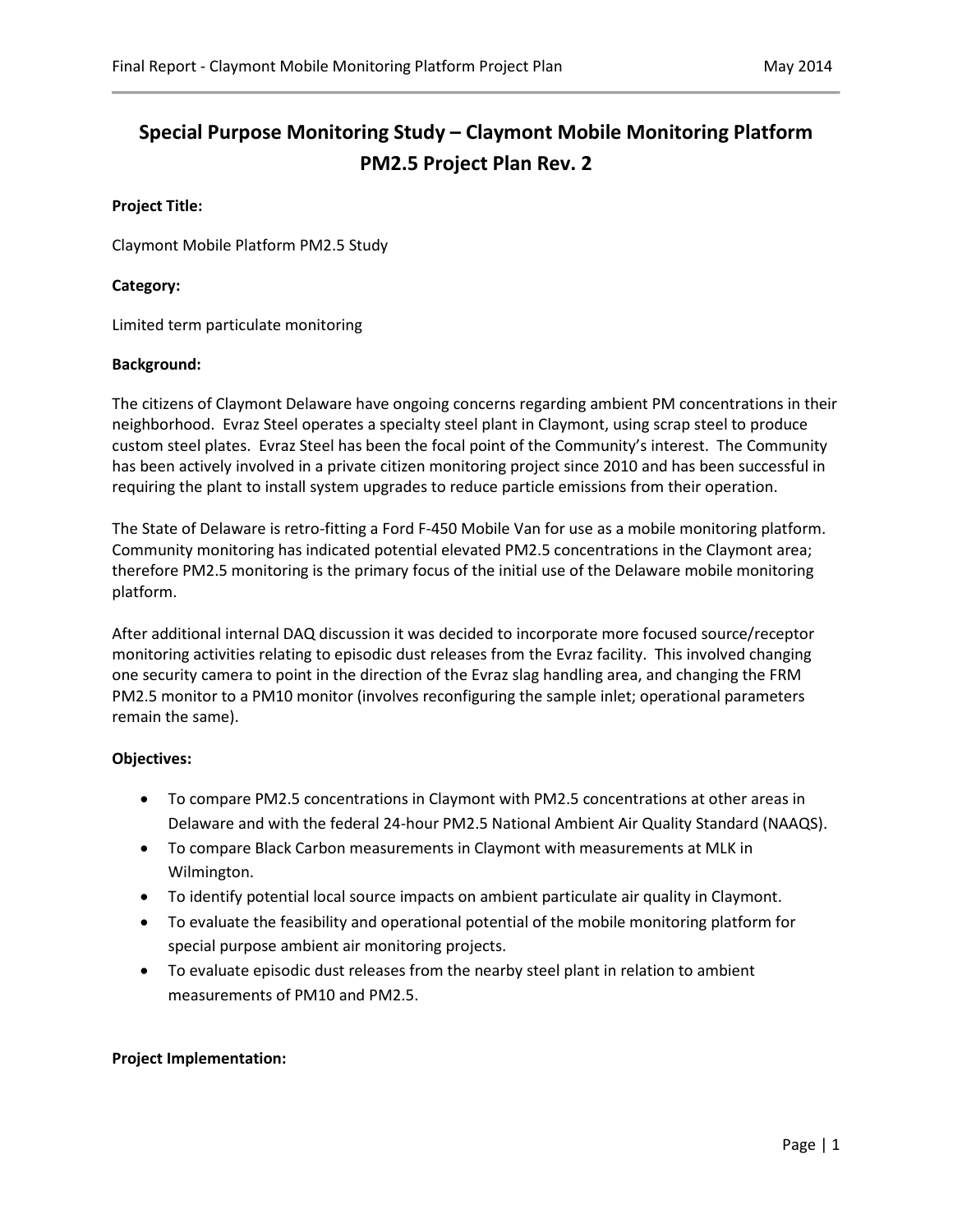**Site Selection** The final site chosen was the parking lot behind the Lumber Liquidators retail store at 203 Naamans Road, Claymont, DE 19703. The critical criteria for the site location included: in the primary downwind direction of the Evraz steel plant, representative of the Aniline Village/Claymont area, comparability to federal PM2.5 monitor siting criteria, availability of electric power, accessibility, and permission of the property owner. Security of the site was initially a concern but no problems were reported.

A detailed site description, including photographs, will be included in the final study report.

**Sample Collection/Analysis** The mobile platform included the following equipment:

- Thermo Model 5030i SHARP Continuous PM2.5 monitor
- **TAPI Model 603 Aethalometer (black carbon)**
- **Thermo Partisol 2025 PM10 FRM sampler**
- **Thermo 49i Ozone analyzer**
- **Thermo 49C/PS Ozone Calibrator**
- **Sabio Zero Air Generator**
- Vaisala WXT 520 WS/WD Transducer

The continuous monitors (SHARP PM2.5, aethalometer, ozone, wind speed/wind direction) generated data as one-minute averages that was stored in the Envista database and can be used to generate 5, 15, and 60 minute averages.

The PM10 FRM sampler operated on a 1 in 3 day schedule in accordance with the established federal and state PM10 schedule for the duration of the project. Unfortunately, this was a newer version of the sampler used in the DAQ monitoring network and there were some software and firmware problems that resulted in multiple missed sample runs, particularly in the early part of the study. There is therefore less complete PM10 data than anticipated.

**Study Duration** Monitoring began in October 2013 and was completed in mid-March 2014. The Evraz plant ceased operations on December 13, 2013.

#### **Original Objectives and Results**

1. The mobile monitoring platform will be evaluated for usefulness and practicality for special purpose monitoring projects.

Operation of the mobile platform generally followed the anticipated path; there were problems with individual monitors (particularly the Partisol PM10 sampler) but the platform itself performed well. There were no problems with power supply or communications.

2. Monitoring activities will be evaluated for practicality and quality of data generated.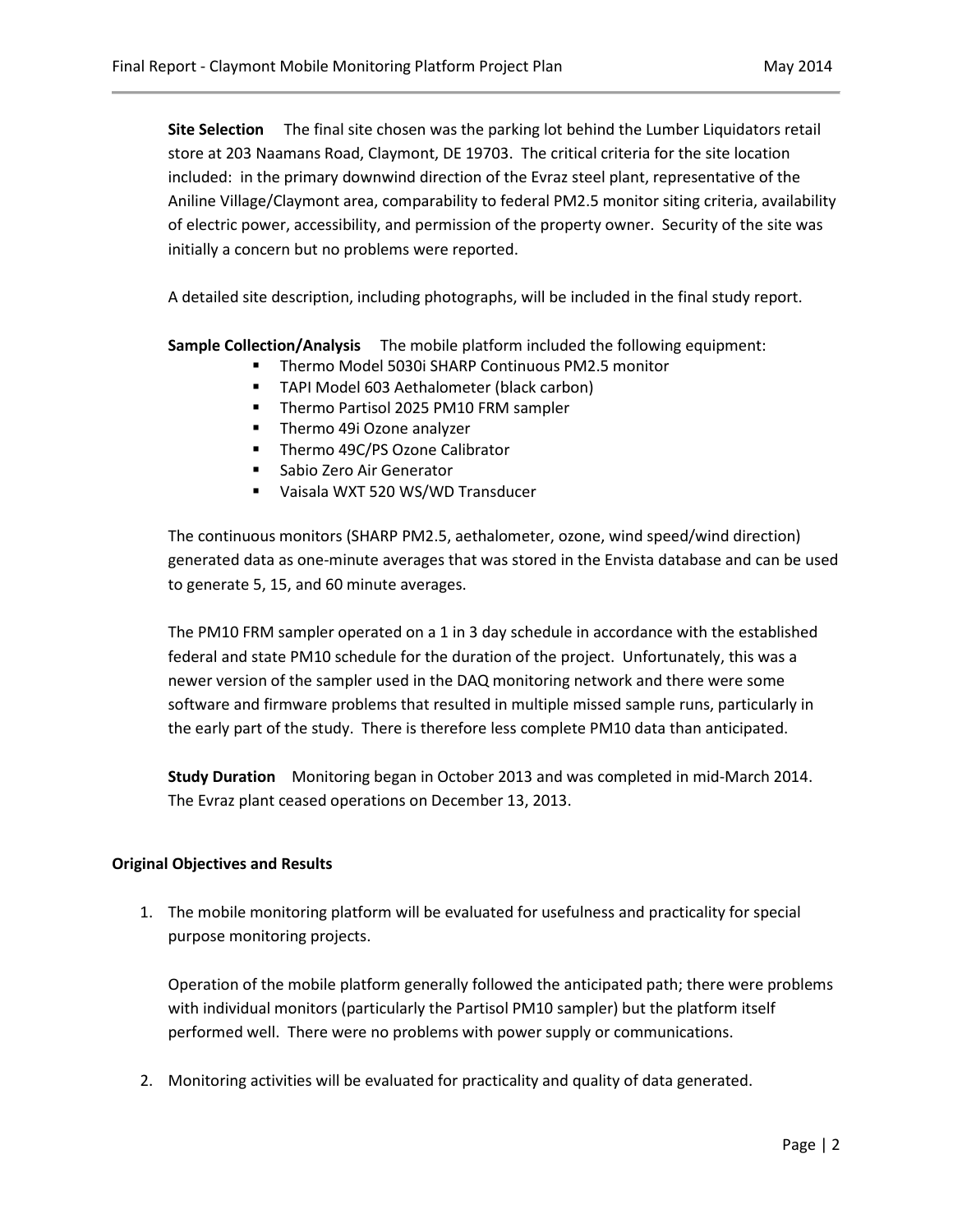Continuous monitors generally performed as expected; limitations appear to be related to physical space and monitoring inlet design. There were some issues with the new aethalometer but these were generally resolved as experience was gained with the monitor. Manual monitors had problems related to the specific monitor and method. The data collection system worked well and performed in real-time as a standard monitoring station. Overall data quality was documented adequately and will be evaluated in the final report.

3. Validated monitoring data will be compared to data from other Delaware monitoring sites and to applicable NAAQS.

Preliminary data for PM10, PM2.5, and black carbon were evaluated with respect to answering the following main questions: Could we detect a change in ambient concentrations related to the closing of the Evraz plant, and how do concentrations in Claymont compare to those in Wilmington?

# **PM10**

Based on community monitoring results in previous years, it was expected that ambient PM10 concentrations in Claymont would potentially be impacted by the shutdown of the Evraz plant, while PM10 concentrations at MLK would not. Unfortunately, problems with the new PM10 monitor at Claymont resulted in only 6 out of 14 scheduled samples successfully collected prior to the Evraz shutdown. After the shutdown 22 out of 31 scheduled samples were successfully collected. This makes comparison of PM10 data before and after the shutdown problematic.

The PM10 data was collected at both sites using the Partisol FRM samplers, which collects one sample per day and generates a 24-hour average concentration.

Comparison of PM10 concentrations at Claymont vs Wilmington (MLK site) was more successful. Following is a time series chart of the PM10 concentrations at both sites during the study: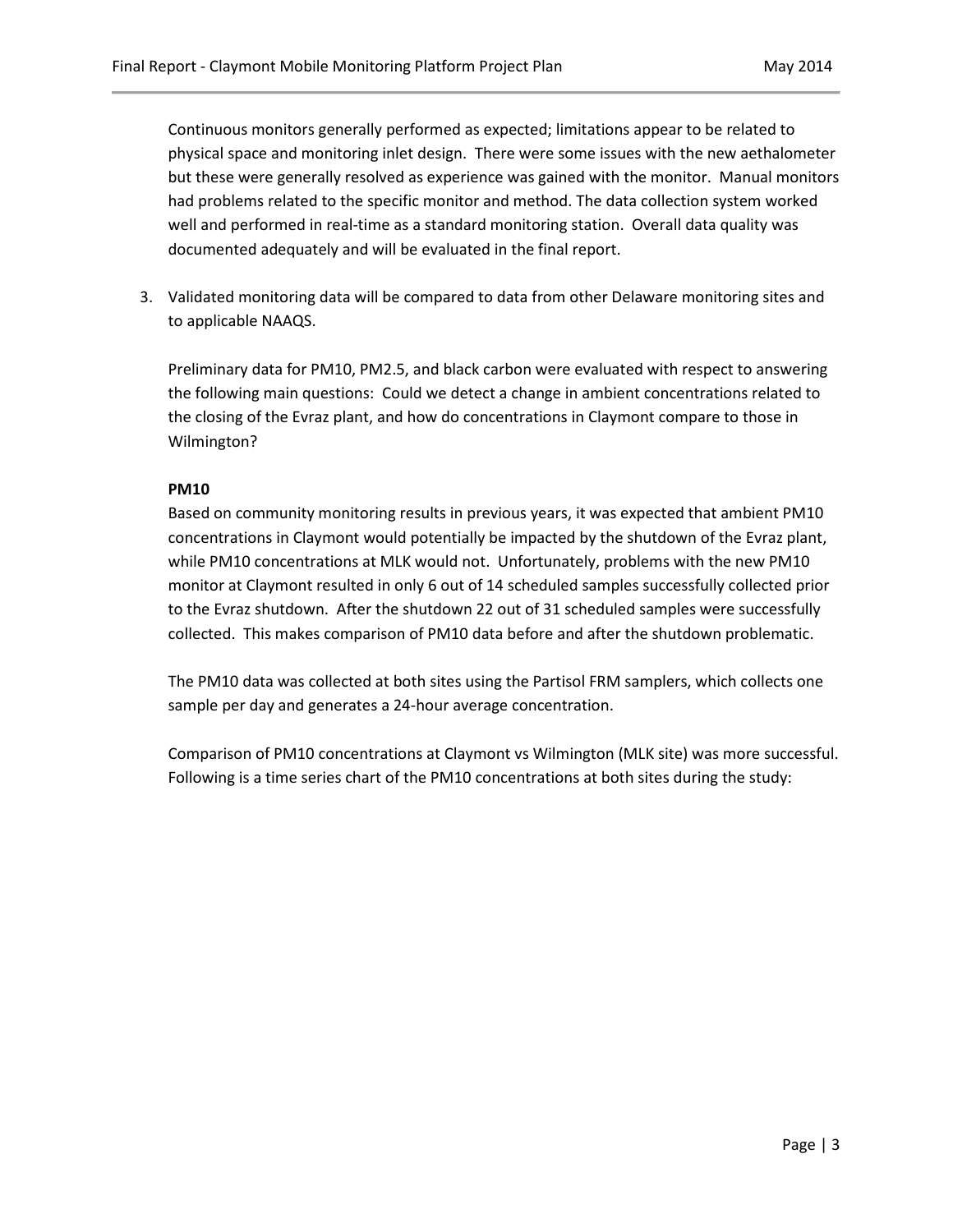

Below is a chart of the correlation between the MLK and Claymont sites before and after the Evraz shutdown. The low number of samples before the shutdown makes comparison problematic.



Comparing the time series and the correlations for the PM10 concentrations at Claymont and MLK both before and after the Evraz shutdown does not show any significant difference at Claymont relating to the shutdown.

PM10 concentrations at both sites are correlated, although the low number of samples collected before the shutdown makes that time period less significant.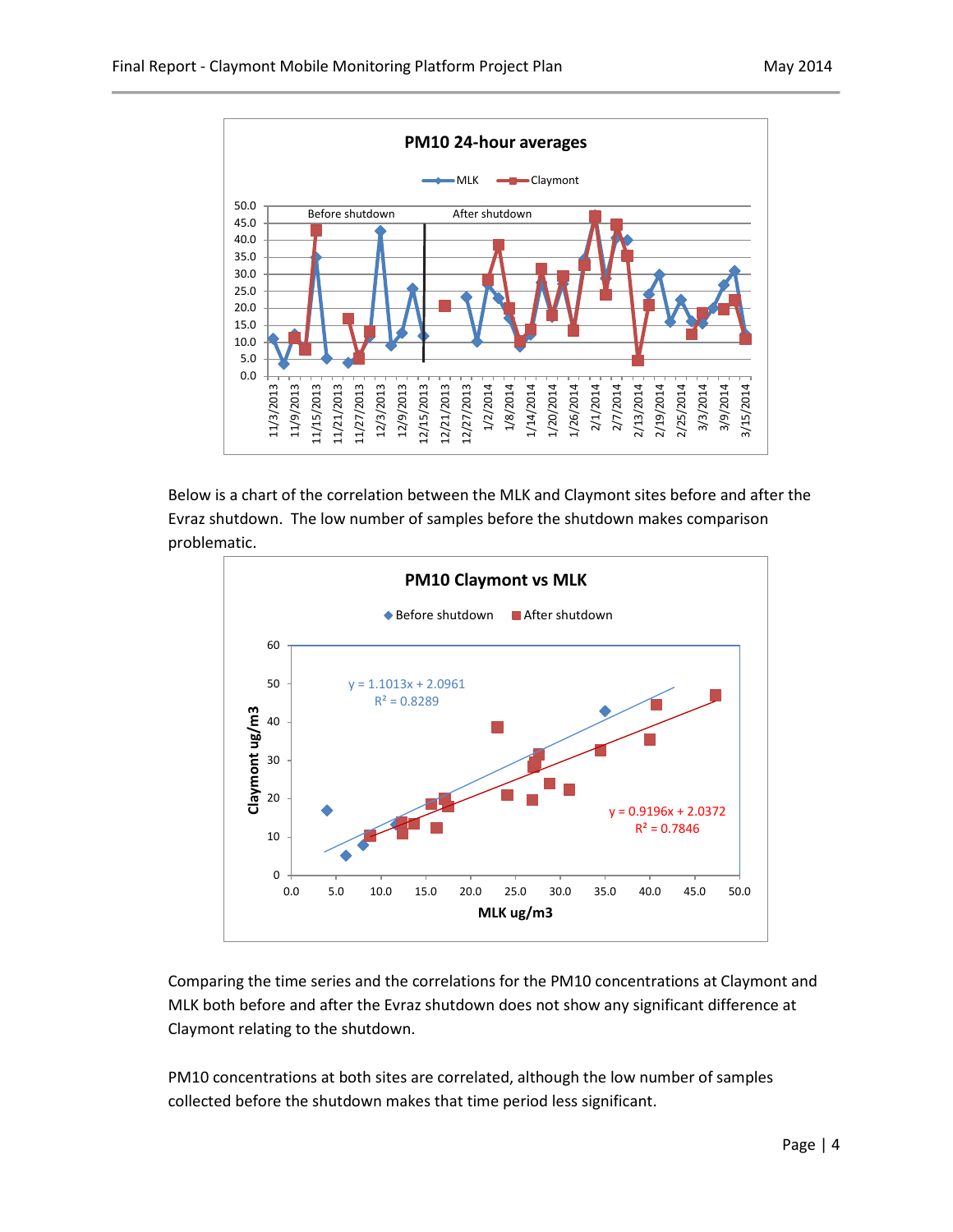*Comparison to the NAAQS*: No exceedances of the PM10 24-hour NAAQS of 150 ug/m3 were recorded at Claymont or MLK either before or after the Evraz shutdown.

# **PM2.5**

Hourly PM2.5 data was collected at Claymont and at MLK in Wilmington. Daily 24-hour averages were calculated by averaging the individual hourly data over the daily 24-hour period collected at each site.



Comparison of the correlations between the PM2.5 concentrations at Claymont and MLK is shown in the following chart.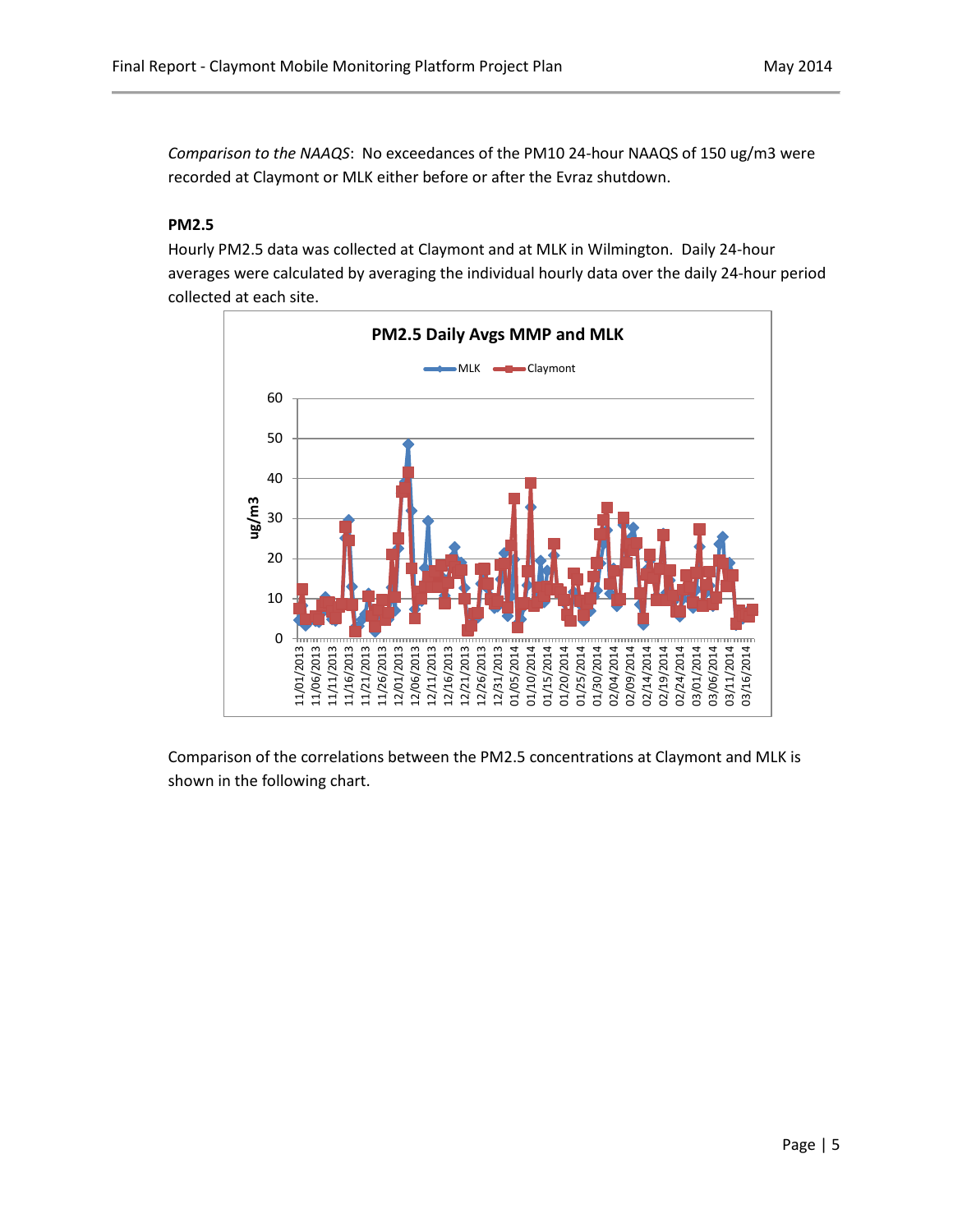

The correlation between PM2.5 at Claymont and MLK did not show any significant difference before and after the Evraz shutdown. PM2.5 concentrations at both sites were well correlated.

*Comparison to the NAAQS*: In early December there was a regional episode of elevated PM2.5 concentrations, and several exceedances of the PM2.5 24-hour NAAQS of 35 ug/m3 were recorded at both Claymont and MLK. There were also a few high readings in early January that were also associated with regional episodes. There were no days of elevated PM2.5 at Claymont that were not also elevated at other regional sites.

# **Ozone (O3)**

Hourly ozone (O3) data was collected and compared to data from the nearest permanent monitoring site at Bellevue State Park as well as with the urban MLK site. The hourly data were well correlated (correlation coefficient = 0.899 for Bellevue and 0.893 for MLK) and nothing unusual was seen with the Claymont data. The permanent monitoring network is therefore considered to be representative of ozone concentrations in the Claymont area. No exceedances of the NAAQS occurred at any site during the study time period.